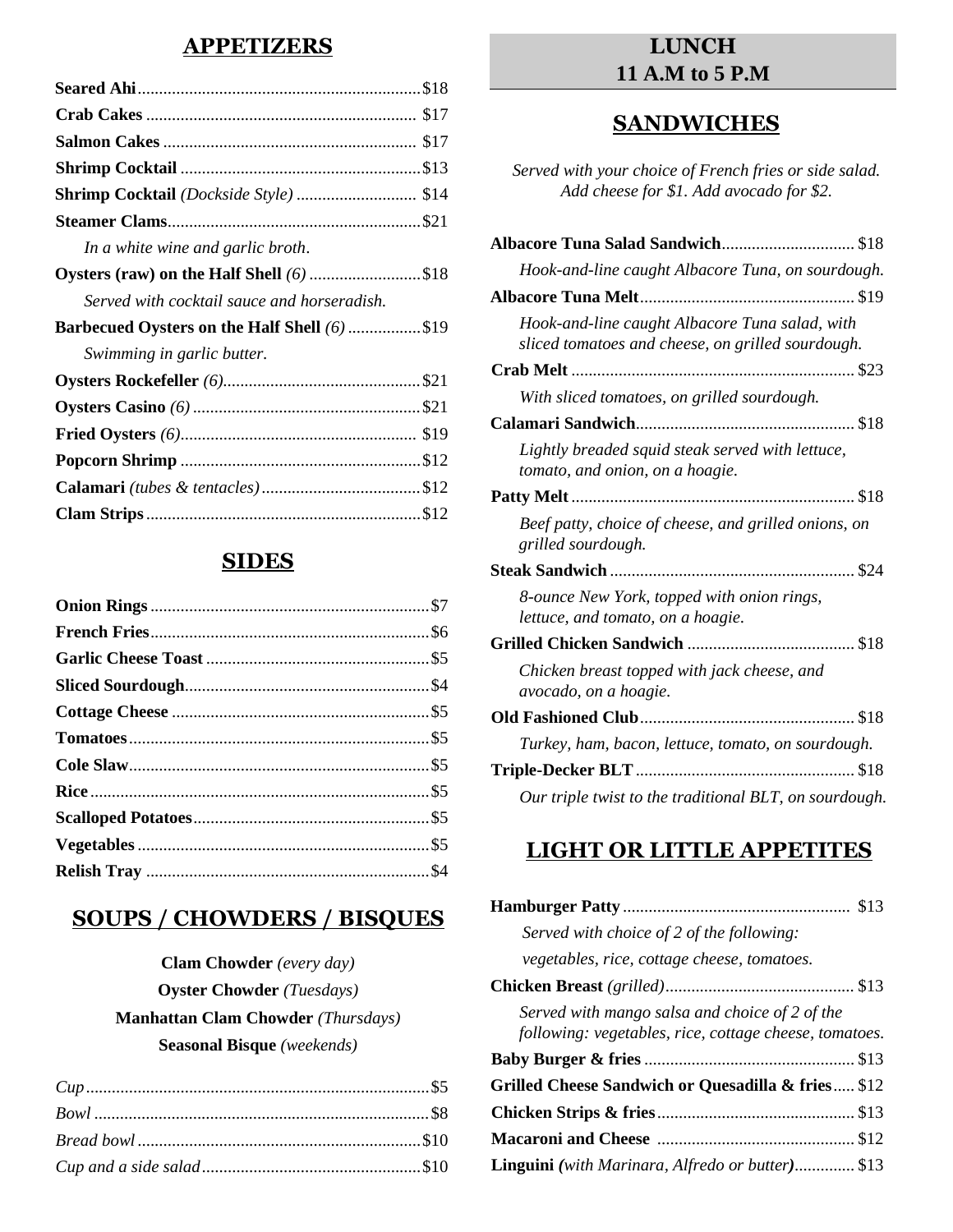# **LUNCH & DINNER 11 A.M. to close**

## **SEAFOOD**

*Lightly breaded and deep fried. If you prefer, some selections may be grilled.* 

| Fish & chips (Pacific Cod) (Salmon or Halibut)         |
|--------------------------------------------------------|
|                                                        |
|                                                        |
|                                                        |
|                                                        |
|                                                        |
|                                                        |
|                                                        |
| Calamari & chips (tubes & tentacles)\$18               |
|                                                        |
| Captain's Combo Platter & chips (fried) \$29           |
| Shrimp, scallops, Pacific Cod, calamari & your         |
| choice of oysters or clam strips                       |
|                                                        |
| Fish of the day, served on a hoagie, with lettuce      |
| and tomato                                             |
|                                                        |
| Choice of two: vegetables, rice, cottage cheese,       |
| tomatoes                                               |
| <b>Seafood Quesadilla</b> shrimp, scallops, & fish\$21 |
| Tacos (3) Soft or Crispy                               |
| Served with cheese, tomatoes, cabbage, and fresh       |
| pico de gallo or mango salsa.                          |
| Ground beef (with lettuce, not cabbage)\$17            |
|                                                        |
|                                                        |
|                                                        |

# **BURGERS**

| Served with French fries or side salad. Onion rings may |
|---------------------------------------------------------|
| be substituted for \$2. Add avocado or bacon for \$2.   |

| Bacon Cheeseburger with grilled onions \$17                               |  |
|---------------------------------------------------------------------------|--|
|                                                                           |  |
| With teriyaki glaze and provolone cheese                                  |  |
|                                                                           |  |
| With sautéed mushrooms and Swiss cheese                                   |  |
|                                                                           |  |
| Vegetarian patty topped with Ortega chile and<br><i>provolone cheese.</i> |  |

# **PASTAS**

*All pastas feature linguini noodles and are sprinkled with fresh parmesan cheese. Complimentary garlic cheese toast upon request.*

| Sautéed in garlic, lemon, white wine, and butter.  |      |
|----------------------------------------------------|------|
| Linguini with Marinara Meat Sauce \$24             |      |
|                                                    |      |
| In a white wine and garlic broth.                  |      |
|                                                    | \$30 |
| Scallops, shrimp, and Pacific Cod with Marinara or |      |
| Alfredo sauce.                                     |      |
|                                                    | \$24 |
| Vegetables sautéed in garlic, wine, & olive oil    |      |
|                                                    |      |
| Parmesan coated chicken breast with homemade       |      |
| Marinara or Alfredo sauce.                         |      |
|                                                    | \$28 |
| Tender squid steak, sautéed piccata style.         |      |

# **SALADS**

*Dressings: Ranch, Blue Cheese, Thousand Island. Vinaigrettes: Balsamic, Mango, Cilantro Lime, House Swiss Italian.*

### **First Mate House Salad**

| Greens, avocado, egg, bacon, and blue cheese, with |
|----------------------------------------------------|
|                                                    |
|                                                    |
|                                                    |
|                                                    |
|                                                    |
|                                                    |
|                                                    |
|                                                    |
|                                                    |
|                                                    |
|                                                    |
|                                                    |
|                                                    |